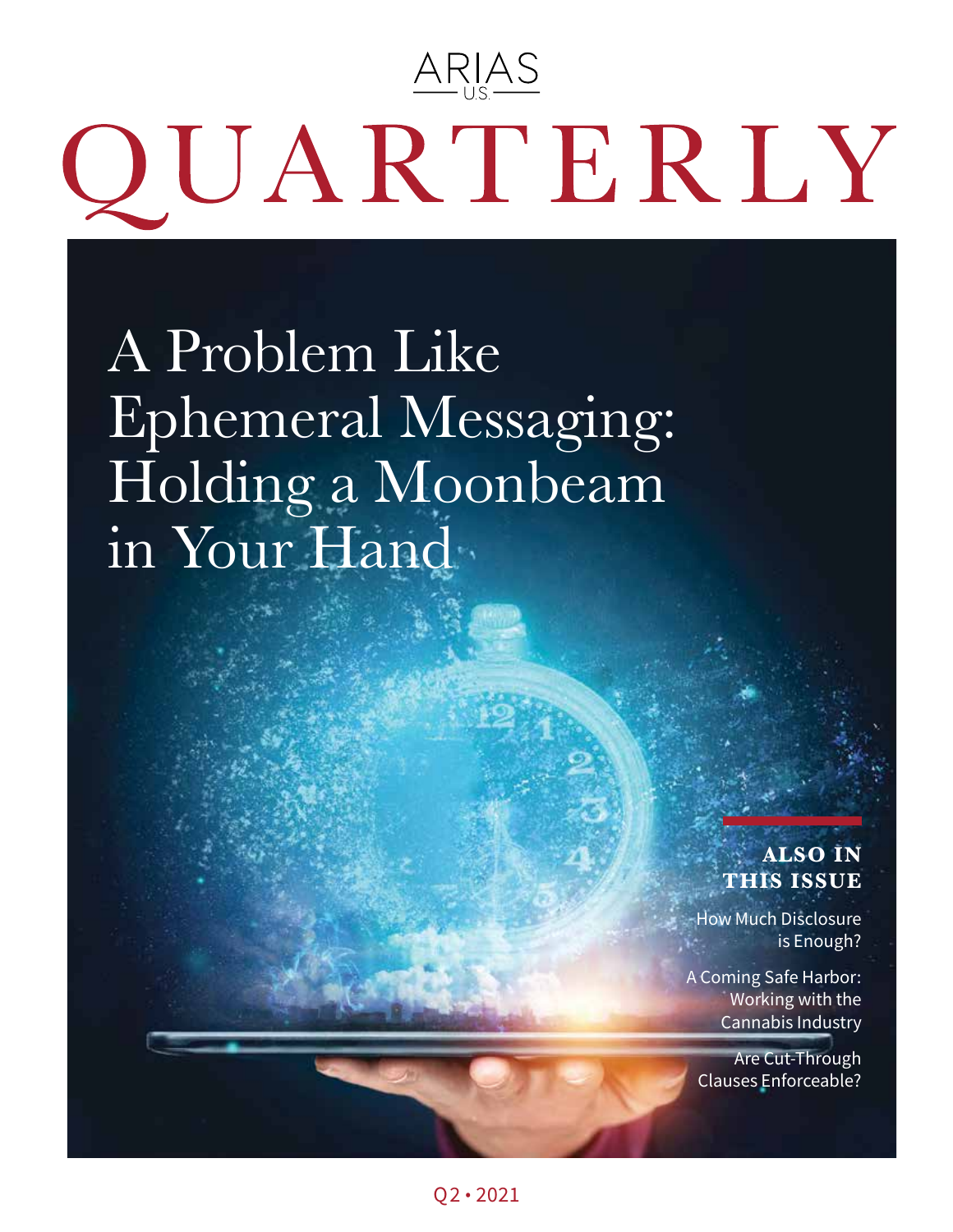## A Problem Like Ephemeral Messaging: Holding a Moonbeam in Your Hand

#### By Kirsten Fraser and Andrew Foreman

Even if you think you've never heard of ephemeral messaging, you've probably heard of ephemeral messaging. While the term itself may not be well known, it's likely you know of at least one ephemeral messaging app, especially if you know anyone under the age of 25: Snapchat. Nearly half of U.S. internet users under age 25 use Snapchat [1], and hundreds of millions of users worldwide send ephemeral messages through the Snapchat app daily [2].

Ephemeral messages, sometimes called self-destructing messages, are essentially text messages that disappear after a fixed period of time. Snapchat is not alone in the ephemeral messaging space—there's also Wickr, Confide, and CoverMe, while Signal, Telegram, WeChat, WhatsApp, Facebook Messenger, and Instagram offer ephemeral messaging as an option. And in case you might have thought of Snapchat (and, by proxy, ephemeral messaging) as just a way for

teenagers to communicate, think again. Wickr describes its target audience as military installations, government agencies, private enterprise, and individuals [3], and Confide was created to be the Snapchat for professionals [4]. More and more, individuals and businesses are turning to ephemeral messaging as a secure means of communicating.

While there are legitimate business uses for ephemeral messaging, its use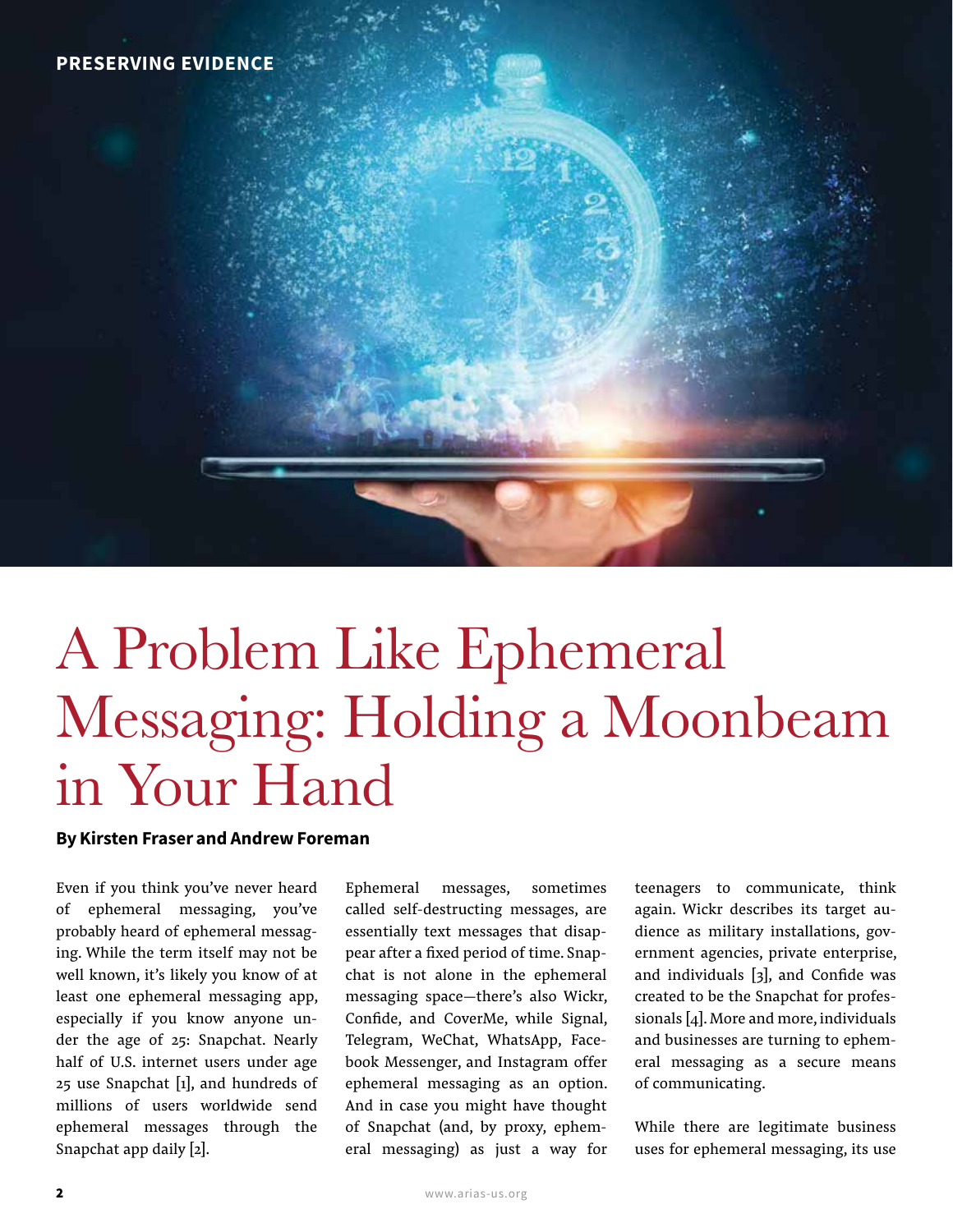can also raise questions and present challenges within the context of litigation or arbitration. In this article, we aim to explain in broad terms the nature of ephemeral messaging, identify some of the challenges ephemeral messaging raises in relation to document preservation and discovery, describe some recent cases involving ephemeral messaging, and provide suggestions and ideas for litigants and arbitrators alike to consider.

#### Ephemeral Messaging Basics

Ephemeral messaging apps (aka disappearing messaging apps) allow users to share content that is automatically deleted immediately after it's viewed or within a defined period of time after receipt. The length of time a message will remain visible can usually be controlled by the sender. Messages can contain text, images, or videos, depending on the platform, and they are generally end-to-end encrypted and stored on your personal device. Often there is screenshot protection to prevent the recipient from bypassing the self-destruct feature. Ephemeral messages thus function much like oral communications—once the conversation has ended, the communications live on only in the memories of the participants.

The business case for ephemeral messaging can be robust, depending on the needs of an organization. The benefits can include saving on data storage, protecting trade secrets, protecting against data breaches, controlling e-discovery costs, and maintaining privacy. If confidential communications no longer exist, there is no risk of their inadvertent (or intentional) disclosure. By the same token, ephemeral messaging may be a useful tool for arbitration panel members to confer with one another candidly when a call, video conference, or other oral communication isn't feasible, without the risk of disclosure or breach of the confidentiality requirements that usually accompany arbitration.

Justice views ephemeral messaging apps with a suspicious eye. Indeed, in the 2017 version of its Foreign Corrupt Practices Act (FCPA) Enforcement Policy, the DOJ took aim at ephemeral messaging apps, requiring companies to prohibit employees from "using software that generates but does not

While there are legitimate business uses for ephemeral messaging, its use can also raise questions and present challenges within the context of litigation or arbitration.

#### Litigation and Arbitration Challenges

While there are legitimate reasons for using ephemeral messaging, it can also create challenges. For example, it may complicate corporate compliance obligations by circumventing regulatory retention requirements, violating the duty to preserve, and violating corporate information governance programs. And even if ephemeral messaging is used only for non-nefarious reasons, it can give the appearance of impropriety.

For example, the U.S. Department of

appropriately retain business records or communication" as a remediation measure to receive full cooperation credit in connection with voluntarily self-disclosed misconduct [5]. In 2019, the DOJ refined its policy to loosen the outright prohibition on ephemeral messaging apps—it now requires that companies implement "appropriate guidelines and controls on the use of personal communications and ephemeral messaging platforms" as remediation [6]. However, the DOJ remains skeptical of ephemeral messaging apps, noting they "undermine the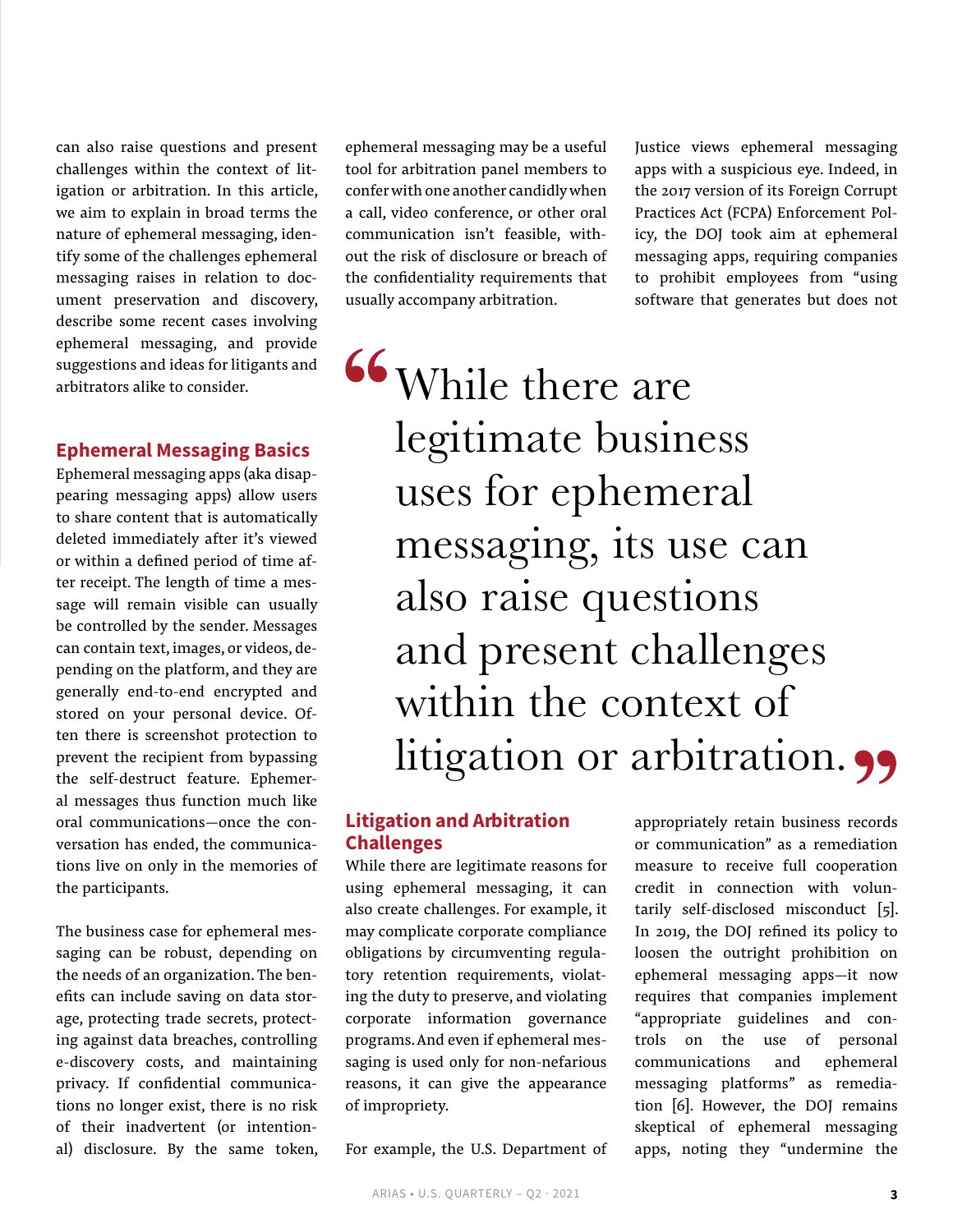As you might imagine, the disappearing nature of ephemeral messages can cause problems when it comes to these duties and obligations, and courts and litigants are just starting to wade into these issues. 99

company's ability to appropriately retain business records" [7].

The U.S. Securities and Exchange Commission (SEC) likewise is mistrustful of ephemeral messaging apps. In a 2018 National Exam Program Risk Alert, the SEC advised registered broker-dealers and investment advisers that they should specifically prohibit "business use of apps and other technologies that can be readily misused by allowing an employee to send messages or otherwise communicate anonymously, allowing for automatic destruction of messages, or prohibiting third-party viewing or back up" to comply with the SEC's books and records rule [8].

Turning to civil litigation, parties also have a duty to preserve evidence where litigation is reasonably anticipated or ongoing—or, as the Federal Rules of Civil Procedure put it, "… potential litigants have a duty to preserve relevant information when litigation is reasonably foreseeable" [9]. This duty requires parties to retain documents, suspend destruction, and put in place litigation holds, and it includes electronically stored information (ESI), such as text messages. Failure to preserve ESI can lead to sanctions under Rule 37(e), as seen in certain of the cases discussed below, although the rule "does not apply when information is lost before a duty to preserve arises" [10].

While arbitral discovery is usually less onerous than discovery in civil litigation, the same preservation and spoliation issues may nevertheless appear in arbitration, and the litigation rules regarding preservation provide guidance for an arbitration panel addressing these issues. Although the scope of discovery in arbitration is often more

limited than in litigation, sanctions for spoliation of evidence likely come within the arbitrators' authority.

In discovery under the Federal Rules, ESI must be produced in a form "in which it is ordinarily maintained or in a reasonably usable form" [11]. That said, "[a] party need not provide discovery of electronically stored information from sources that the party identifies as not reasonably accessible because of undue burden or cost" [12].

As you might imagine, the disappearing nature of ephemeral messages can cause problems when it comes to these duties and obligations, and courts and litigants are just starting to wade into these issues. For example, does the "duty to preserve relevant information" require a company to change the functioning of an ephemeral messaging app to preserve (rather than delete) messages going forward? Developing case law says yes. Are ephemeral messages "reasonably accessible" if it is possible to retrieve them through extraordinary means, since not everything deleted electronically is unrecoverable? More and more parties are turning to stipulated ESI orders to set the boundaries, defining what is and is not "reasonably accessible." And if messages haven't yet been deleted, is there an obligation to intervene and prevent their deletion or turn them over in discovery? Probably.

At one point, Snapchat revealed that over a six-month period it had produced unopened messages to law enforcement in response to about a dozen search warrants [13]. The messages had not self-destructed because they had not been opened. These issues are not isolated to the courts: arbitrators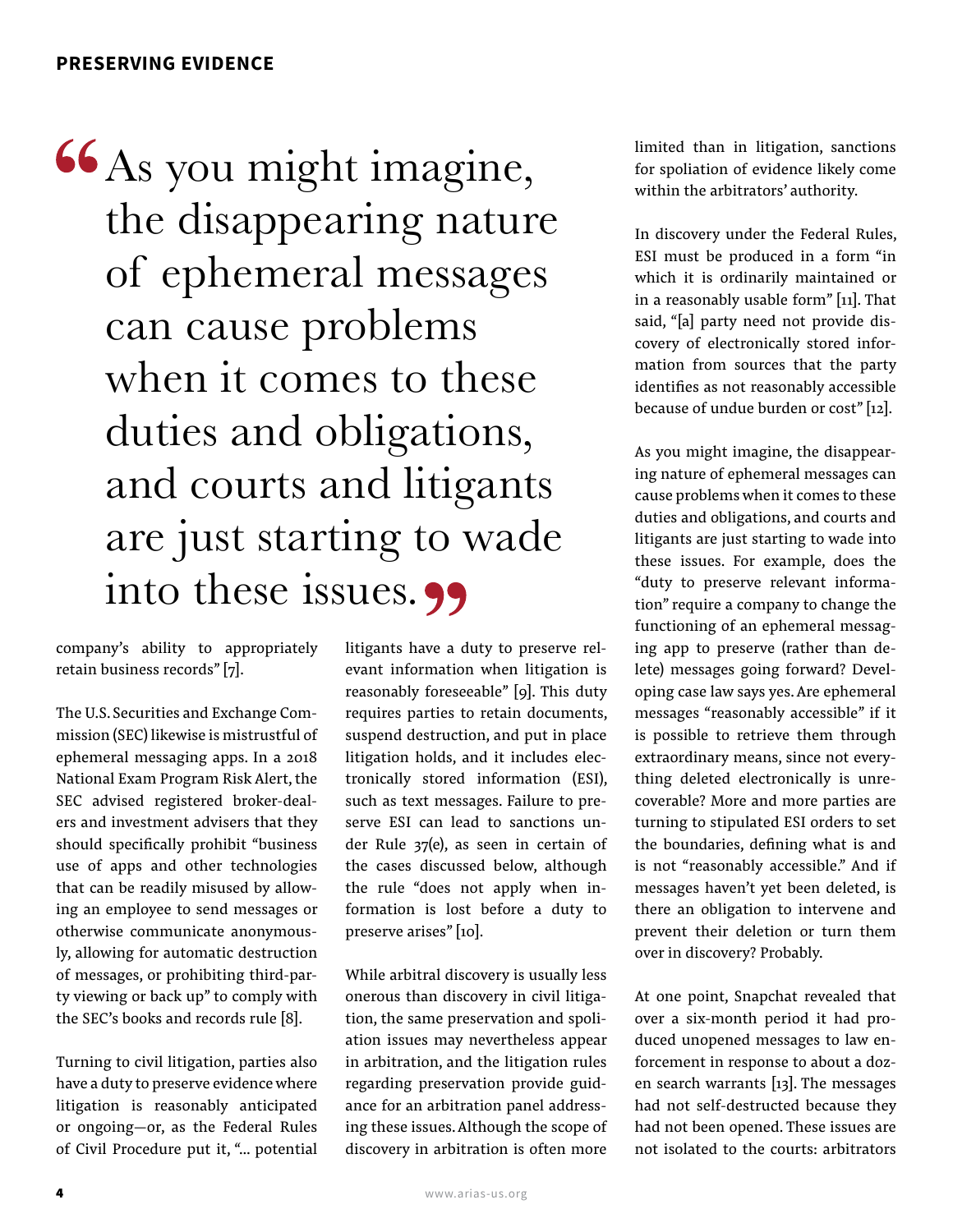may soon find themselves in a similar position, being asked to issue discovery orders, draw adverse inferences, and apply sanctions in connection with ephemeral data.

#### Recent Cases Involving Ephemeral Messaging

In three cases over the past few years, ephemeral messaging has played a central role in the dispute. In each case, ephemeral messaging proved problematic (or at least potentially so).

In *Waymo LLC v. Uber Technologies, Inc.*, Waymo claimed that Uber misappropriated its trade secrets [14]. The litigation was beset by discovery disputes. Waymo filed motions, motions in limine, and multiple requests for relief for Uber's alleged discovery misconduct [15]. In a comprehensive discovery order prior to trial, the court ruled on the extent to which Uber's litigation misconduct might feature at trial. The court allowed Waymo to argue that Uber's use of ephemeral messaging was to purposefully conceal evidence that it had stolen trade secrets, while also allowing Uber to argue that its ephemeral messaging use was legitimate [16]. There was no final resolution of the issue, as the case settled before trial.

After litigation began in *Herzig v. Arkansas Foundation for Medical Care, Inc.*, the plaintiffs installed Signal on their phones, with the app set to delete messages [17]. One of the plaintiffs disclosed that they were messaging over Signal at his deposition [18]. The court inferred that the messages sent over Signal would have been responsive and held that the plaintiffs' installation and use of Signal

represented an intentional act "to withhold and destroy discoverable evidence" [19]. While the court held that "[t]his intentional, bad-faith spoliation of evidence was an abuse of the judicial process and warrant[ed] a sanction," the court declined to determine the appropriate severity of the sanction, as it dismissed the case on merits in summary judgment [20].

In *WeRide Corp. v. Kun Huang*, after the start of litigation, the defendant CEO instructed his company to use DingTalk to correspond internally [21]. A company  $30(b)(6)$  witness confirmed the company was unable to recover any DingTalk ephemeral messages, although the CEO said he had stored some messages but could not find a vendor to extract them [22]. The plaintiff moved the court to issue sanctions against the defendants for spoliation of evidence.

In deciding whether to impose sanctions under Rule 37(e) for spoliation of ESI, the court explained that it should consider whether "(1) the ESI should have been preserved in the anticipation or conduct of litigation; (2) the ESI is lost because a party failed to take reasonable steps to preserve it; and (3) [the ESI] cannot be restored or replaced through additional discovery" [23]. "Before terminating the action, the Court must find that 'the party acted with the intent to deprive another party of the information's use in the litigation'" [24].

The defendants continued to delete emails older than 90 days, deleted entire email accounts, wiped laptops, and began using DingTalk. Taking all of this conduct together, the court found it appropriate to issue terminating sanctions under Rule  $37(b)$  and (e)  $[25]$ .

At one point, Snapchat revealed that over a six-month period it had produced unopened messages to law enforcement in response to about a dozen search warrants.<sup>99</sup>